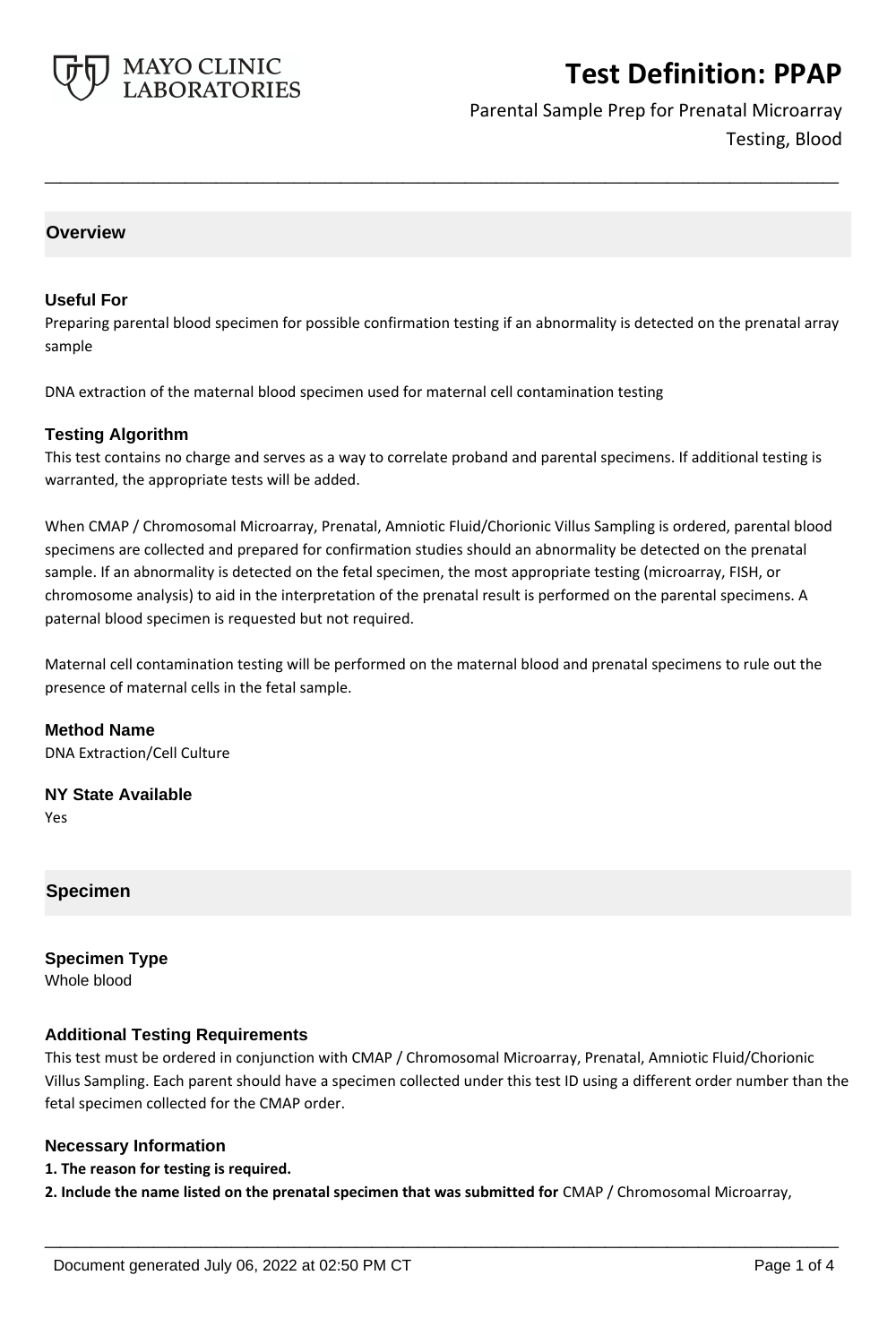

Parental Sample Prep for Prenatal Microarray Testing, Blood

Prenatal, Amniotic Fluid/Chorionic Villus Sampling**.**

#### **Specimen Required**

**This test requires 2 blood specimens: 1 sodium heparin and 1 EDTA**

#### **Specimen Type:** Whole blood

**Container/Tube:** Green top (sodium heparin) **and** lavender top (EDTA) **Specimen Volume:** 3 mL EDTA **and** 4 mL sodium heparin **Collection Instructions:**

1. Invert several times to mix blood.

2. Send whole blood specimens in original tubes. **Do not aliquot.**

#### **Specimen Minimum Volume**

2 mL EDTA and 2 mL sodium heparin whole blood

#### **Reject Due To**

All specimens will be evaluated at Mayo Clinic Laboratories for test suitability.

### **Specimen Stability Information**

| <b>Specimen Type</b> | <b>Temperature</b>  | <b>Time</b> | <b>Special Container</b> |
|----------------------|---------------------|-------------|--------------------------|
| Whole blood          | Ambient (preferred) |             |                          |
|                      | Refrigerated        |             |                          |

**\_\_\_\_\_\_\_\_\_\_\_\_\_\_\_\_\_\_\_\_\_\_\_\_\_\_\_\_\_\_\_\_\_\_\_\_\_\_\_\_\_\_\_\_\_\_\_\_\_\_\_**

## **Clinical & Interpretive**

### **Clinical Information**

In order to interpret equivocal array results on a prenatal sample (amniotic fluid or chorionic villus), parental studies are performed to determine if the abnormality detected on the prenatal array is inherited or de novo.

Maternal cell contamination testing is performed on the maternal blood and prenatal specimen to detect the presence of maternal cells in the fetal sample.

**\_\_\_\_\_\_\_\_\_\_\_\_\_\_\_\_\_\_\_\_\_\_\_\_\_\_\_\_\_\_\_\_\_\_\_\_\_\_\_\_\_\_\_\_\_\_\_\_\_\_\_**

### **Reference Values**

An interpretive report will be provided.

#### **Interpretation**

No interpretation will be provided. This test is for specimen processing only.

#### **Cautions**

No significant cautionary statements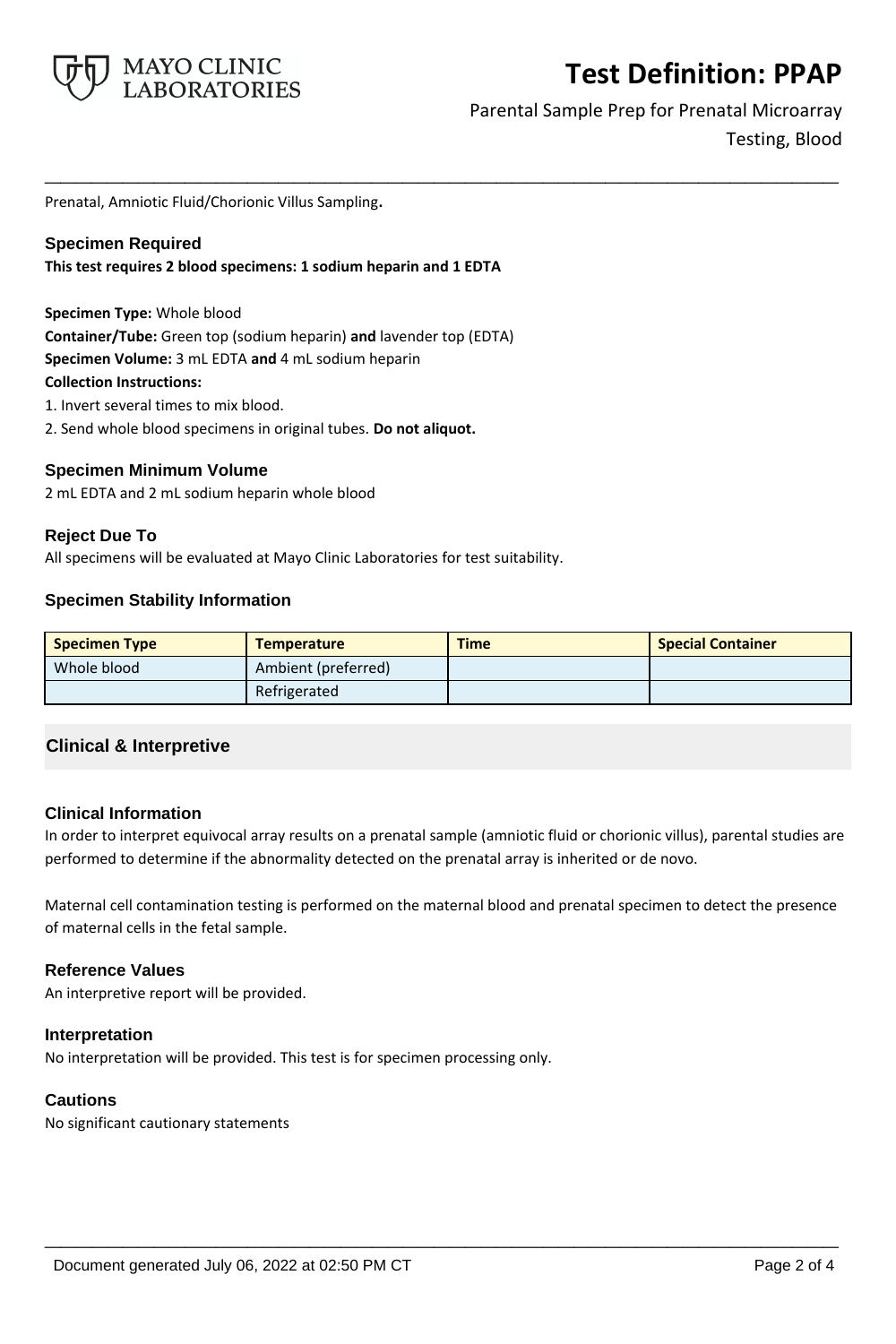

Parental Sample Prep for Prenatal Microarray Testing, Blood

## **Performance**

### **Method Description**

The heparinized sample will be cultured following standard laboratory protocols and a fixed-cell pellet will be prepared. DNA will be extracted from the EDTA sample and used to perform maternal cell contamination testing on the maternal sample. The fixed cell pellet and DNA will be stored in the laboratory for possible confirmation testing if an abnormality is detected on the prenatal array sample.(Unpublished Mayo method)

**\_\_\_\_\_\_\_\_\_\_\_\_\_\_\_\_\_\_\_\_\_\_\_\_\_\_\_\_\_\_\_\_\_\_\_\_\_\_\_\_\_\_\_\_\_\_\_\_\_\_\_**

#### **PDF Report**

No

**Day(s) Performed** Monday through Friday

**Report Available** Varies

**Specimen Retention Time** 4 weeks

**Performing Laboratory Location**

Rochester

## **Fees & Codes**

#### **Fees**

- Authorized users can sign in to [Test Prices](https://www.mayocliniclabs.com/customer-service/client-price-lookup/index.html?unit_code=PPAP) for detailed fee information.
- Clients without access to Test Prices can contact [Customer Service](http://www.mayocliniclabs.com/customer-service/contacts.html) 24 hours a day, seven days a week.
- Prospective clients should contact their Regional Manager. For assistance, contact [Customer Service.](http://www.mayocliniclabs.com/customer-service/contacts.html)

### **Test Classification**

#### **CPT Code Information**

This test ID contains no charge and serves as a way to correlate proband parental specimens. If additional testing is warranted, the appropriate tests will be added.

### **LOINC® Information**

| <b>Test ID</b>   | <b>Test Order Name</b>            | Order LOINC <sup>®</sup> Value        |
|------------------|-----------------------------------|---------------------------------------|
| <b>PPAP</b>      | Parental Prenatal Array Prep Test | In Process                            |
|                  |                                   |                                       |
| <b>Result ID</b> | <b>Test Result Name</b>           | <b>Result LOINC<sup>®</sup> Value</b> |

**\_\_\_\_\_\_\_\_\_\_\_\_\_\_\_\_\_\_\_\_\_\_\_\_\_\_\_\_\_\_\_\_\_\_\_\_\_\_\_\_\_\_\_\_\_\_\_\_\_\_\_**